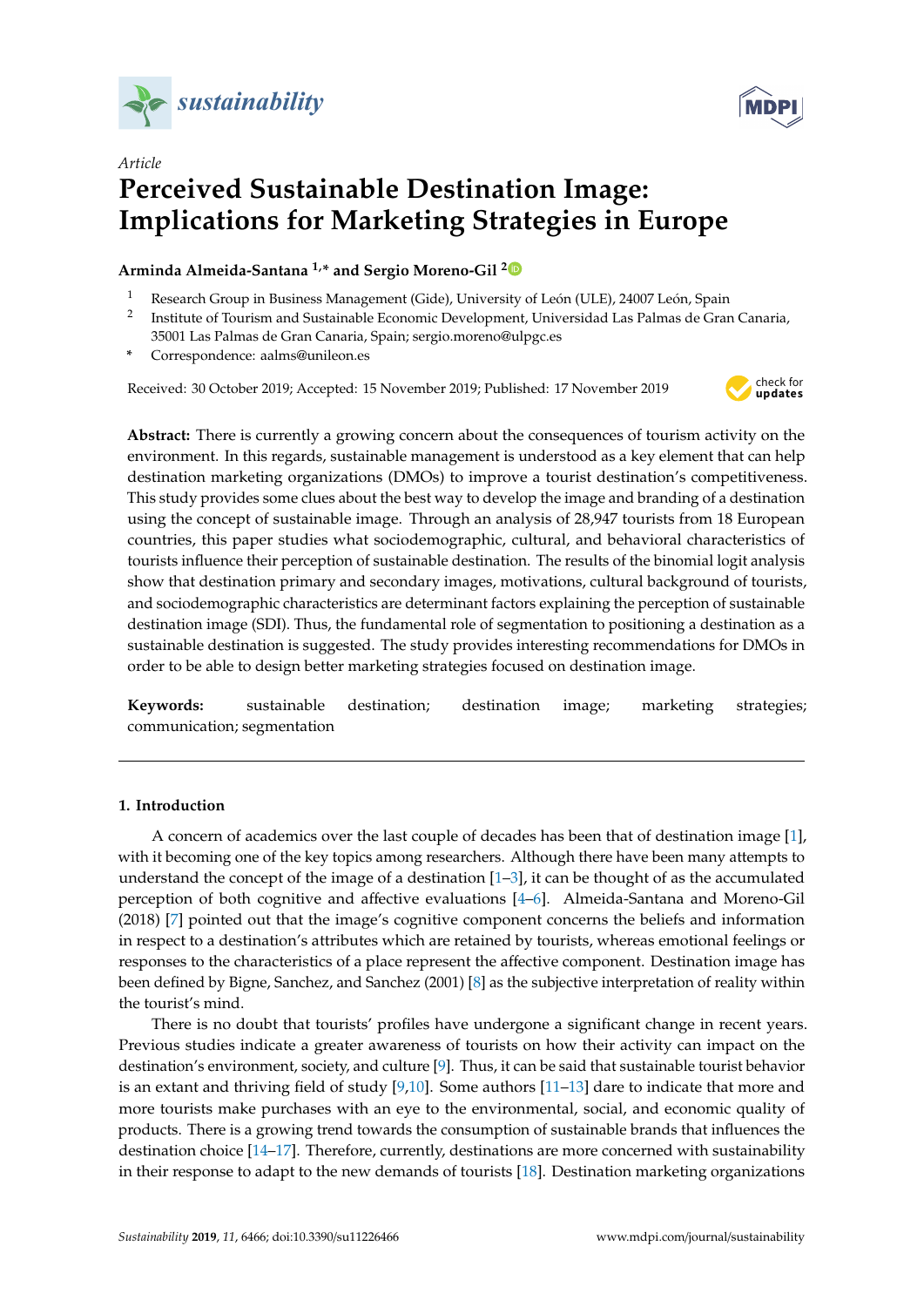(DMOs) must be able to convey a sustainable destination image if they want to improve their levels of competitiveness.

Notable efforts have been made within the literature to investigate factors which have an influence on image [\[18](#page-8-12)[,19\]](#page-8-13); however, no research has undertaken analyses on the factors which determine a tourist's perception of an image of sustainable destination (SDI). Thus, the aim of this study is to understand whether tourists' sociodemographic, cultural, and behavioral characteristics influence their perception of a destination as being sustainable.

### **2. Literature Review**

### *2.1. Sustainable Destination Image*

A greatly explored construct within tourism literature is that of destination image [\[1,](#page-8-0)[20,](#page-8-14)[21\]](#page-8-15). Since its inception into the academic studies in the early 70s, scholars have sought to clearly define this concept. Fakeye and Crompton (1991) [\[10\]](#page-8-7) defined destination image as the mental representation based on a group of images chosen by the tourist from the large amount of images available through different information sources. The concept of a subjective, personal perception of the tourists was added latter by other researchers [\[8,](#page-8-5)[22\]](#page-9-0).

Sustainable destination has been defined by past studies as a destination which provides economic development, a higher level of standard of living, ecological preservation, and social and cultural heritage preservation [\[23,](#page-9-1)[24\]](#page-9-2). However, SDI may be differently perceived by visitors.

Destination image research attempts to conceptualize the concept of destination image and to identify its dimensions [\[25](#page-9-3)[–27\]](#page-9-4). These destination image researchers endeavor to unravel the components of this concept in order to facilitate DMOs in shaping strategies regarding customer segments. Thus, Echtner and Ritchie (1991) [\[19\]](#page-8-13) claim a need for more research that will aim to provide an improved understanding of the destination image, further conceptualizing it in terms of an accumulation of attributes. Besides the more holistic impressions, it would also be important to measure the cognitive and affective images with the consideration immersed within the characteristics of the destination and the personal perception of the tourists [\[20,](#page-8-14)[28\]](#page-9-5). Thus, the primary image is formed via acquisition of information through visitation of the destination [\[20\]](#page-8-14), while information sources that are organic, induced, and autonomous form the secondary image [\[29\]](#page-9-6).

Past research assumes that environmental and socioeconomic aspects of a location exhibit a direct linkage to the image of the destination [\[30\]](#page-9-7), highlighting the importance of sustainability as a destination's positioning strategy. Consequently, Souza et al. (2014) [\[30\]](#page-9-7) have claimed that the concepts of sustainability and image have a grounding in common basic aspects. However, past studies include sustainability as a component of cognitive image [\[27](#page-9-4)[,31](#page-9-8)[,32\]](#page-9-9). Given this prominence that sustainability is taking today, its association with the affective and general image of the destination is crucial.

#### *2.2. Motivations*

Motivations, as one of the key influences that guides the development of a destination image, are included in the models of destination choice and image formation [\[33\]](#page-9-10). These motivations can be grouped with respect to push and pull factors [\[34\]](#page-9-11). For Dann (1977) [\[35\]](#page-9-12), what can be termed as internal (push) motives are linked to tourists' wishes and include such aspects as desires to escape or rest and to acquire prestige, adventure, and social interaction. Pull factors, on the other hand, are connected with a destination's attractiveness and resources. Previous research has shown that an individual's internal motivations significantly affects the formation of destination image [\[20,](#page-8-14)[25\]](#page-9-3). For instance, Baloglu (2000) [\[36\]](#page-9-13) found the relationship between motivations to relax, escape, and gain knowledge to be statistically significant.

In current tourism literature, motivation has often been used as a criterion of segmentation [\[37–](#page-9-14)[39\]](#page-9-15) with this method being suggested as one of the most effective [\[34](#page-9-11)[,40\]](#page-9-16). Easy categorization of heterogeneous groups of tourists via these motivational factors has been shown to be possible by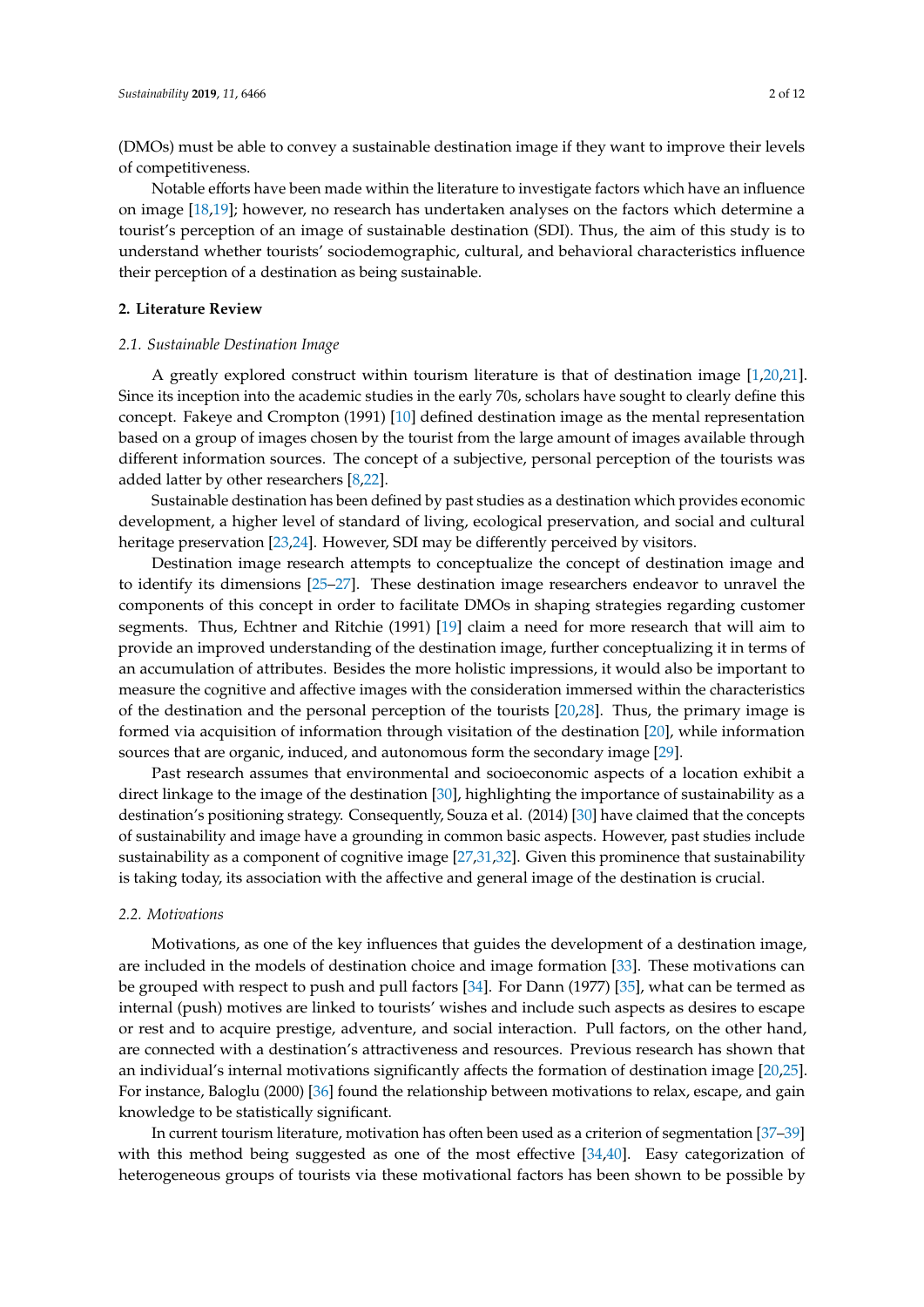numerous empirical studies [\[41](#page-9-17)[–43\]](#page-9-18). Thus, an expansion of knowledge on the various motivations of tourists is important for the positioning of brands in differing markets [\[44](#page-9-19)[,45\]](#page-9-20); however, previous literature has not paid special attention to the relationship between motivations to travel and SDI. Thus, the contribution of this study resides in a better understanding of this relationship. This can help DMOs in their choice of content to be communicated according to the motivations of tourists.

### *2.3. Cultural Background*

A considerable volume of research has utilized national culture as a rationale for market segmentation [\[45–](#page-9-20)[47\]](#page-9-21), and thus, it is felt to be an appropriate basis for segmentation. Nationality has received growing attention in research studies since Hofstede (1980) [\[48\]](#page-10-0), as it has been argued to be one of the most influential aspects that affects tourism behavior [\[49–](#page-10-1)[52\]](#page-10-2) and influences destination image [\[53–](#page-10-3)[57\]](#page-10-4). Furthermore, national culture plays a key role in the way tourists from different countries interpret the sustainability and, in consequence, as a fundamental element on the sustainability image of tourism destinations [\[30\]](#page-9-7).

Nevertheless, extant research on the manner in which national culture affects consumer behavior [\[58\]](#page-10-5) and specially perceived destination image [\[59\]](#page-10-6) is still not sufficiently conclusive. Researchers are seeking further studies on segmentation which utilize geographical criteria [\[60](#page-10-7)[,61\]](#page-10-8) that better guide the development of more improved, efficient marketing strategies [\[45](#page-9-20)[,62\]](#page-10-9).

Considering that which has been mentioned so far, the purpose of this paper is to initiate debate on the relationship between the image of tourism destination sustainability and the tourists' countries of origin. There is importance, both with respect to the academic realm and for practitioners, to have clarity in understanding how the national culture of tourists might cause SDI to differ. Through this, the design of better marketing strategies will be possible, which will lead to a more appropriate positioning of sustainable tourism destinations within different cultures.

#### *2.4. Sociodemographic Characteristics*

Consumer behavior research has traditionally been linked to sociodemographic characteristics, and these have been frequently used as segmentation criteria [\[63\]](#page-10-10). The incorporation of sociodemographic variables as factors influencing the perception of a destination's image has occurred in most image formation models [\[31](#page-9-8)[,64\]](#page-10-11). Studies have identified that there are differences in image perceptions by gender, age, and level of education [\[31](#page-9-8)[,65\]](#page-10-12).

Given the changes in consumer behavior in relationship with sustainability, there is a need for the development of further research on SDI from the perspective of market segmentation. It is feasible that segmentation criteria that has a basis in sociodemographic characteristics may not be fully aligned with the profile of sustainable tourists.

#### **3. Methodology**

### *3.1. Population*

Generating greater than half of the yearly international arrivals, Europe represents the world's largest outbound region with respect to tourist flow [\[66\]](#page-10-13). Therefore, tourists aged 16 or over who, within the last two years, had gone abroad and who had made use of the Internet to plan their trip were the target population for this research. Tourists from the 18 major European countries, in tourist terms, were utilized for this study: Germany, Austria, Belgium, Denmark, Spain, Russia, Finland, France, Netherlands, Ireland, Italy, Luxembourg, Norway, Poland, Portugal, United Kingdom, Czech Republic, and Sweden.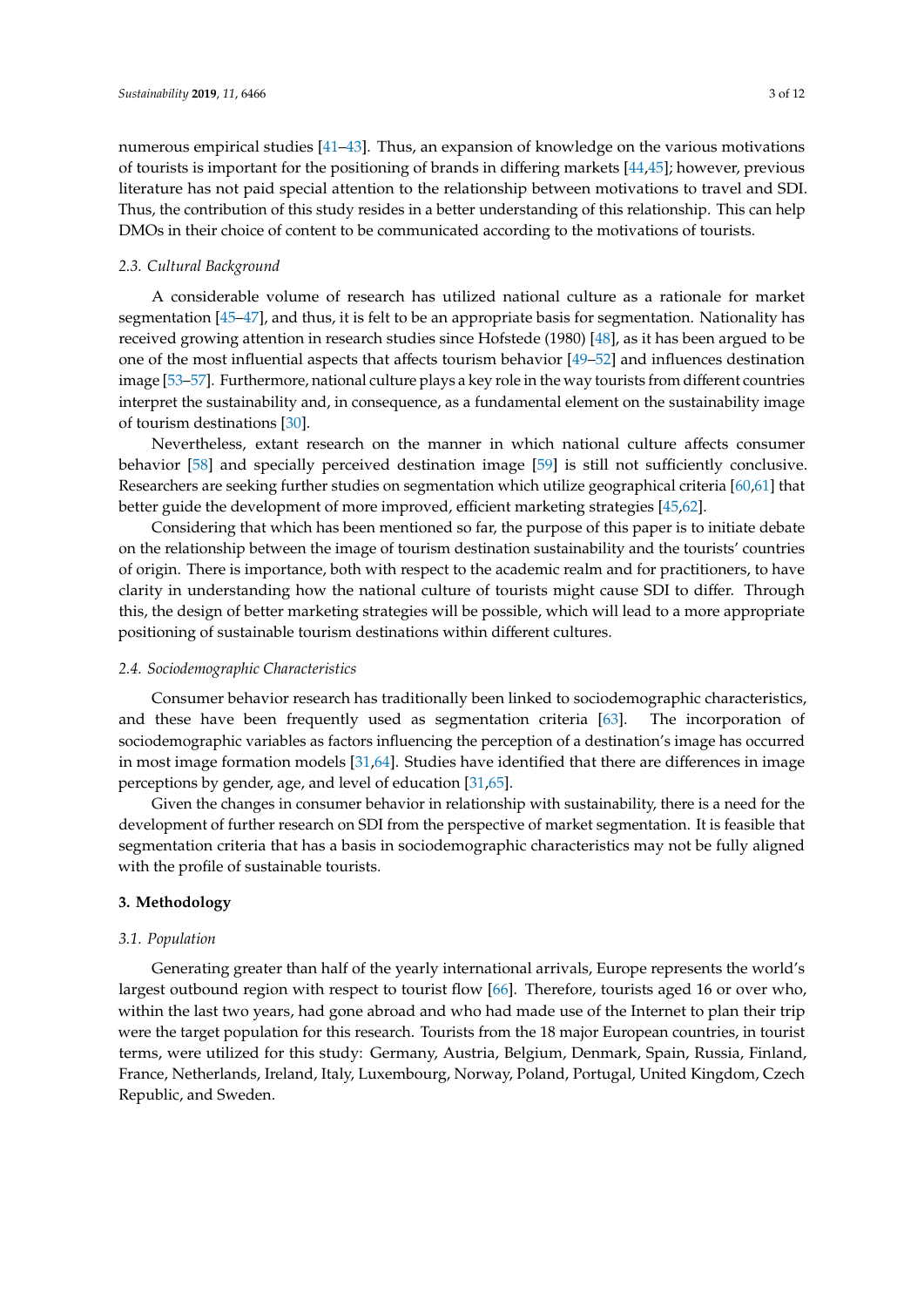#### *3.2. Sample Selection*

This research was progressed through the use of a computer-assisted web interview (CAWI). A sample from the 18 countries was considered and was yielded from a database of panelists residing in each of these countries. It was to maintain the representativeness of the sample with respect to the population of each country. In order to achieve this, a random selection of the sample was undertaken, with this being based on the variables of stratification of the geographical area and province, on the one hand, and of the criteria of gender and age, on the other. Participation in the research by the selected sample was sought by sending them a personalized e-mail, with a personalized link being embedded in the e-mail that led them to an online survey. To achieve the expected quantity of completed surveys, two reminders were sent during the three months of fieldwork in the countries so as to encourage response. This culminated in the final sample consisting of 28,947 tourists.

Visits to the Canary Islands (Spain) was the focus of the analysis of the results, in particular with respect to the sustainable perceived image of this destination. In addition to the reason of convenience, the Canary Islands were chosen as the specific case due to it being a leading destination in Europe which enjoys a well-known brand throughout the continent. Given that it receives approximately 15 million tourists annually and has a complex economic ecosystem [\[7\]](#page-8-4), these are factors which make it a perfect subject for consideration of the topic of sustainability. One of the 17 autonomous communities of Spain, the group of Canary Islands is formed as an archipelago located in the Atlantic Ocean.

Island destinations face specific challenges regarding tourism development [\[67\]](#page-10-14). The Canary Islands are highly relevant as a place of research, due to steady discussions about tourism development and growth [\[68\]](#page-10-15) and the islands' character as an experimental zone for sustainable tourism in the context of an overflowing capacity of tourism growth [\[69\]](#page-10-16). Thus, sustainability in the Canary Islands destination has been the subject of a great amount of recent studies [\[70–](#page-10-17)[73\]](#page-11-0).

#### *3.3. Questionnaire, Quality Control, and Data Analysis*

The questionnaire was translated into the languages of each of the 18 countries. The survey was undertaken once the questionnaire had been pre-tested in the languages of the potential tourists and questions that had raised difficulties in comprehension had received pertinent corrections. Upon completion of the necessary programming, the online system undertook a review of all of the conducted surveys. This included detecting the amount of time that respondents had taken to complete the survey, and any survey answered in less than 5 minutes was deemed as not valid. A binomial logit analysis was performed after completion of the fieldwork. A logit model based on the theory of random utility was chosen for this research. In utilizing this model, robustness in the estimated results is guaranteed, along with fulfilment of the properties of the conventional utility functions as established by the theory of the consumer.

With respect to the variables included in the model, tourists were invited to answer how sustainable they perceived the Canary Islands destination. A score of 1 indicates very unsustainable and 7 indicates very sustainable. For the statistical treatment of this variable, following the study of Almeida-Santana and Moreno Gil (2018) [\[7\]](#page-8-4), it was necessary to dichotomize it, understanding that tourists who marked a 6 or 7 out of 7 were considered to perceive the destination as sustainable, while we understand that those who gave values between 1 and 4 do not perceive the Canary Islands destination as sustainable. Table [1](#page-4-0) shows the description of all the variables included in the estimated model.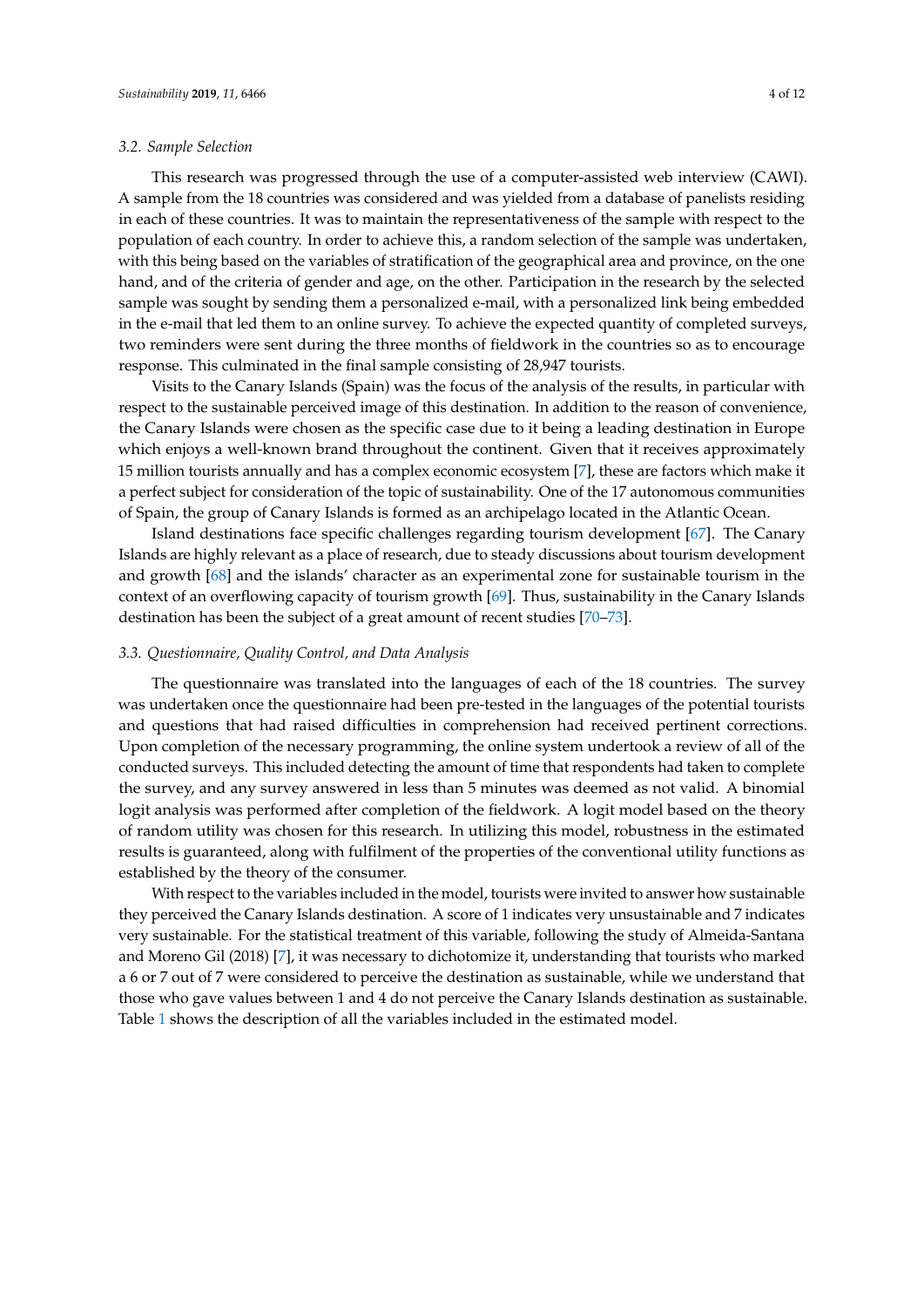<span id="page-4-1"></span><span id="page-4-0"></span>

| Category                                                                                                                | Variables                                                                   |                                                                     |                                                          | Definition                                                                                       |                                                                                                 |                                                |  |
|-------------------------------------------------------------------------------------------------------------------------|-----------------------------------------------------------------------------|---------------------------------------------------------------------|----------------------------------------------------------|--------------------------------------------------------------------------------------------------|-------------------------------------------------------------------------------------------------|------------------------------------------------|--|
| Sociodemographic and                                                                                                    |                                                                             | Age                                                                 |                                                          |                                                                                                  | A continuous variable that explains the age of the<br>individuals in years                      |                                                |  |
| geographic variables                                                                                                    | Gender                                                                      |                                                                     |                                                          |                                                                                                  | Dichotomic variables that take 0 as a value when<br>the individual is male and 1 when is female |                                                |  |
|                                                                                                                         | Years of study                                                              |                                                                     |                                                          | Number of years of study                                                                         |                                                                                                 |                                                |  |
|                                                                                                                         | Germany, Austria, Belgium, Denmark,                                         |                                                                     |                                                          |                                                                                                  |                                                                                                 |                                                |  |
|                                                                                                                         | Spain, Russia, Finland, France,<br>Netherlands, Ireland, Italy, Luxembourg, |                                                                     |                                                          | Dichotomic variables that take 0 as a value when<br>the individual does not belong to one of the |                                                                                                 |                                                |  |
|                                                                                                                         |                                                                             | Norway, Poland, Portugal, United<br>Kingdom, Czech Republic, Sweden |                                                          |                                                                                                  | nationalities under study and 1 when they do                                                    |                                                |  |
|                                                                                                                         |                                                                             |                                                                     |                                                          |                                                                                                  |                                                                                                 |                                                |  |
| Motivation variables                                                                                                    |                                                                             |                                                                     | Fodness Scale (1994) [74]. See Table 2                   |                                                                                                  | Scale of 1 to 7 (very negative image to very<br>positive image)                                 |                                                |  |
| Behavioral characteristics                                                                                              |                                                                             | Number of times a destination is visited                            |                                                          |                                                                                                  |                                                                                                 | A continuous variable that explains the number |  |
| (Primary and secondary images)                                                                                          |                                                                             | Last year visited                                                   |                                                          |                                                                                                  | of visits to Canary Islands<br>Number of years since the last visit                             |                                                |  |
|                                                                                                                         |                                                                             | Has seen advertising about the<br>destination                       |                                                          |                                                                                                  | Dichotomic variables that take 0 as a value when                                                |                                                |  |
|                                                                                                                         |                                                                             |                                                                     |                                                          |                                                                                                  | the individual has seen advertising about the<br>destination and 1 when they have not           |                                                |  |
|                                                                                                                         |                                                                             | Sustainable Destination Image (SDI)                                 |                                                          |                                                                                                  | Dichotomic variables that take 0 as a value when                                                |                                                |  |
| Endogenous                                                                                                              |                                                                             |                                                                     |                                                          |                                                                                                  | the individual has not perceived a sustainable                                                  |                                                |  |
|                                                                                                                         |                                                                             |                                                                     |                                                          |                                                                                                  | image and 1 when they have                                                                      |                                                |  |
| Variables                                                                                                               |                                                                             | MOT <sub>1</sub>                                                    | Table 2. Motivation factor analysis.<br>MOT <sub>2</sub> | MOT3                                                                                             | MOT <sub>4</sub>                                                                                | Cronbach's Alpha                               |  |
| To go to places that are<br>fashionable<br>To look for entertainment and fun<br>To enjoy and spend time<br>with friends |                                                                             |                                                                     |                                                          |                                                                                                  |                                                                                                 |                                                |  |
|                                                                                                                         |                                                                             | 0.738                                                               |                                                          |                                                                                                  |                                                                                                 |                                                |  |
|                                                                                                                         |                                                                             | 0.688                                                               |                                                          |                                                                                                  |                                                                                                 | 0.560                                          |  |
|                                                                                                                         |                                                                             | 0.479                                                               |                                                          |                                                                                                  |                                                                                                 |                                                |  |
|                                                                                                                         |                                                                             |                                                                     |                                                          |                                                                                                  |                                                                                                 |                                                |  |
| To rest and relax                                                                                                       |                                                                             |                                                                     | 0.772                                                    |                                                                                                  |                                                                                                 |                                                |  |
|                                                                                                                         | To spent time in a destination with                                         |                                                                     | 0.654                                                    |                                                                                                  |                                                                                                 | 0.623                                          |  |
| good beaches and pleasant climate<br>To enjoy and spend time                                                            |                                                                             |                                                                     |                                                          |                                                                                                  |                                                                                                 |                                                |  |
|                                                                                                                         |                                                                             |                                                                     | 0.611                                                    |                                                                                                  |                                                                                                 |                                                |  |
| with family                                                                                                             |                                                                             |                                                                     |                                                          |                                                                                                  |                                                                                                 |                                                |  |
| To go to comfortable places                                                                                             |                                                                             |                                                                     | 0.495                                                    |                                                                                                  |                                                                                                 |                                                |  |
| To do sports                                                                                                            |                                                                             |                                                                     |                                                          | 0.834                                                                                            |                                                                                                 |                                                |  |
| To be in contact with nature                                                                                            |                                                                             |                                                                     |                                                          | 0.692                                                                                            |                                                                                                 | 0.692                                          |  |
| To do watersports                                                                                                       |                                                                             |                                                                     |                                                          | 0.636                                                                                            |                                                                                                 |                                                |  |
| To do exciting things                                                                                                   |                                                                             |                                                                     |                                                          | 0.487                                                                                            |                                                                                                 |                                                |  |
| To know new and different places<br>To escape from daily routine                                                        |                                                                             |                                                                     |                                                          |                                                                                                  | 0.780                                                                                           | 0.413                                          |  |
|                                                                                                                         |                                                                             |                                                                     |                                                          |                                                                                                  | 0.545                                                                                           |                                                |  |
| Cronbach's alpha                                                                                                        |                                                                             |                                                                     |                                                          |                                                                                                  |                                                                                                 | 0.768                                          |  |
| % Explained variance: 55.933                                                                                            |                                                                             |                                                                     |                                                          |                                                                                                  |                                                                                                 |                                                |  |
| KMO: 0.806                                                                                                              |                                                                             |                                                                     |                                                          |                                                                                                  |                                                                                                 |                                                |  |

**Table 1.** Description of the variables included in the model.

#### **4. Results**

Bartlett: 49379.541 Significance: 0.000

Below, in order to fulfil the aim of this study, a binomial logit model has been estimated with the perception of a sustainable destination image (SDI) as dependent variable. The model explored the existence of a relationship between SDI and sociodemographic, cultural, and behavioral characteristics of tourists.

A factor analysis was undertaken prior to estimating the model so as to examine the motivations' dimensions. The aim for this was to affect a reduction in their dimensions and an appropriate identification of the determining factors. With due regard to the criteria addressed in the literature,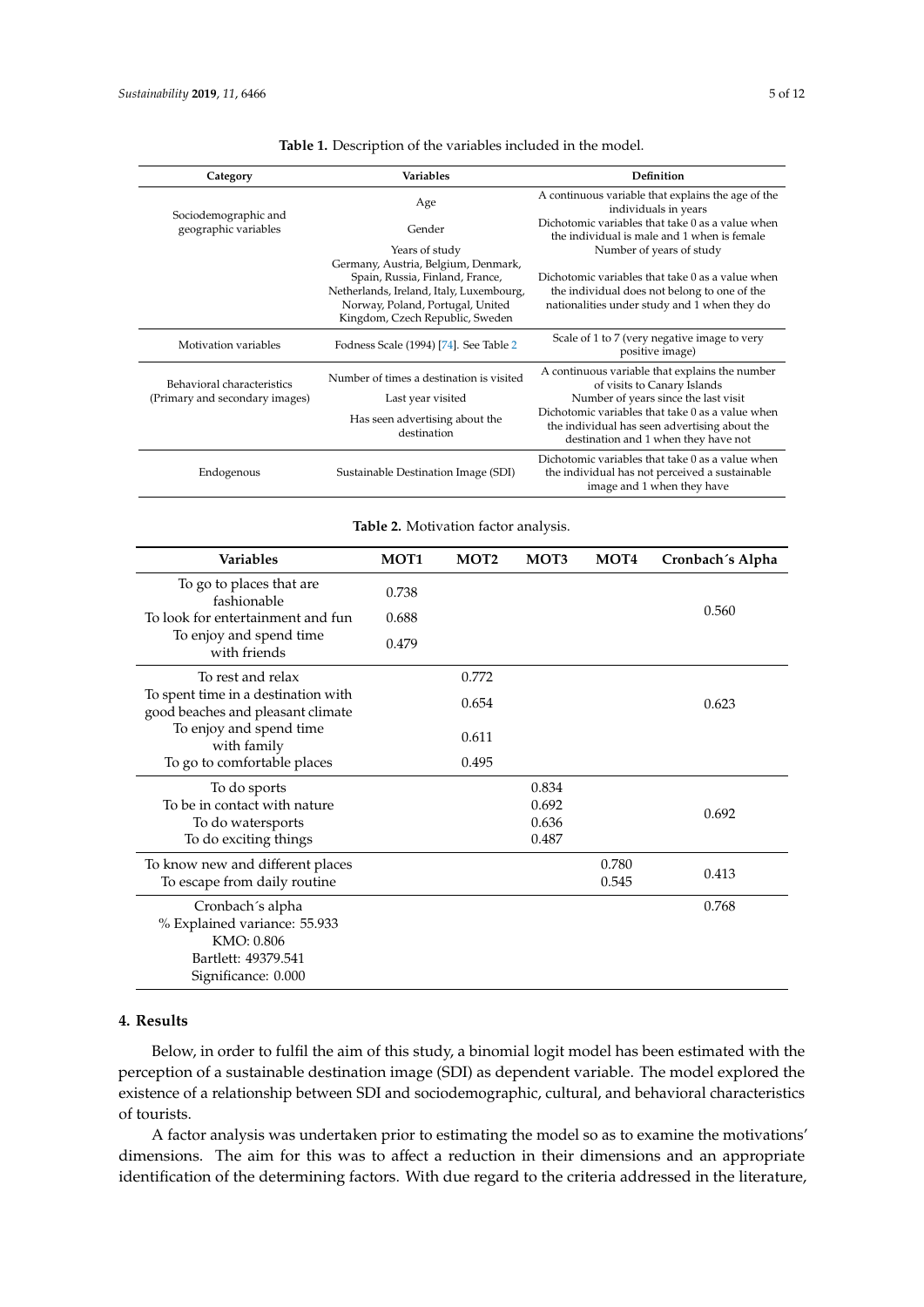each item has been classified in respect to the higher loading. With the majority of the factor loadings being greater than 0.40, this is an indication of a good correlation between the items as well as the factor grouping to which they belong [\[75,](#page-11-2)[76\]](#page-11-3). The validity of these analyses was further supported by the outcome of Pearson correlation coefficient calculations for each of the variables and factors.

Completion of the factor analysis on the motivations revealed four dimensions that explain 55.93% of the variance. As portrayed in Table [2,](#page-4-1) the first factor incorporates 3 items which we have labelled as "Fashion, Fun, and Friends". Four items are collected together for the second factor, namely "Sun, Beach, Relax, and Family". The third factor also holds 4 items, in this instance, related to "Sports and Nature". Lastly, 2 items comprise the fourth factor named "Knowledge". Regarding the findings of the Cronbach's alpha calculations, it is necessary to consider that MOT4's low value could feasibly be consequential to this factor only consisting of 2 items, given that Cronbach's alpha is known to be sensitive to the number of items in a scale [\[68\]](#page-10-15). It can be said that these findings are largely in accordance with the literature [\[18](#page-8-12)[,55](#page-10-18)[,77](#page-11-4)[,78\]](#page-11-5).

Table [3](#page-6-0) summarizes the results of the estimation for the proposed model. Regarding the consumer's previous experience as a tourist in a specific destination, it was unsurprisingly found that the greater the number of times a destination is visited, the greater is the likelihood of SDI being evident (β = 0.004; *p* < 0.01). Furthermore, it is also not surprising that a tourist having had a recent travel to the Canary Islands increases the probability of perception of SDI (β = 0.200; *p* < 0.01). These findings align with the argument that primary sources of information influence the perceived destination image, as suggested by Beerli and Martín (2004) [\[20\]](#page-8-14).

As for advertising, tourists having seen advertisements about the destination have a positive influence on SDI ( $\beta = 0.187$ ;  $p < 0.05$ ), and thus, this portrays the importance of this tool being utilized by destinations (as secondary sources of information) for enhancing the image of sustainable destination.

Furthermore, the motivations related to going to places that are fashionable, to looking for entertainment and fun, and to enjoying and spending time with friends have positive effects on SDI  $(β = 0.365; p < 0.01)$ . In the light of the results of our study, those tourists are 40% more likely to perceive the destination as sustainable. The motivations of rest and relaxation, of spending time in a destination with good beaches and pleasant climate, of enjoying and spending time with family, and going to comfortable places all positively influence SDI ( $\beta = 0.244$ ;  $p < 0.01$ ). They are 27.7% more likely to perceive SDI. The motivations of doing sports and being in contact with nature (β = 0.205;  $p < 0.01$ ) also has a positive effect on the tourist perceiving SDI. These are the tourists with the minor probability to perceive SDI. However, the motivations to know new and different places and to escape from the daily routine do not have an influence on SDI.

Furthermore, the relationship between the nationality of the tourists and their perception of SDI was analyzed. Here, positive relations were revealed with the majority of the markets: Germany, Austria, Belgium, Spain, Russia, France, Netherlands, Ireland, Italy, Luxembourg, Norway, Poland, Portugal, United Kingdom, and Czech Republic. Therefore, the Canary Islands are more likely to be perceived as an SDI by tourists from these countries, whereas the nationalities of Denmark, Finland and Sweden were found to be nonsignificant. Attending to the differences between countries, it could be confirmed that the nationalities with a minor perception of sustainability are the Austrians, the Dutch, and those from Luxembourg. However, the Russians are those who, only because they are of this nationality, are more likely to perceive the destination as sustainable. The greatest value in the case of Russians can be explained by the fact that Russia could be considered as not being a typical European country and, further, that the preferences and experience of Russian tourists differ strikingly from those of tourists of the other European countries [\[79\]](#page-11-6). Those results give weight to the concept that national culture influences the way tourists from different countries interpret the sustainability and its fundamental role in the formation of sustainability image of tourism destinations [\[30\]](#page-9-7).

The results found that age and level of studies determine SDI. The results show, in line with Baloglu and McCleary (1999) [\[31\]](#page-9-8) and Calantone et al. (1989) [\[65\]](#page-10-12), that the older a person is, the greater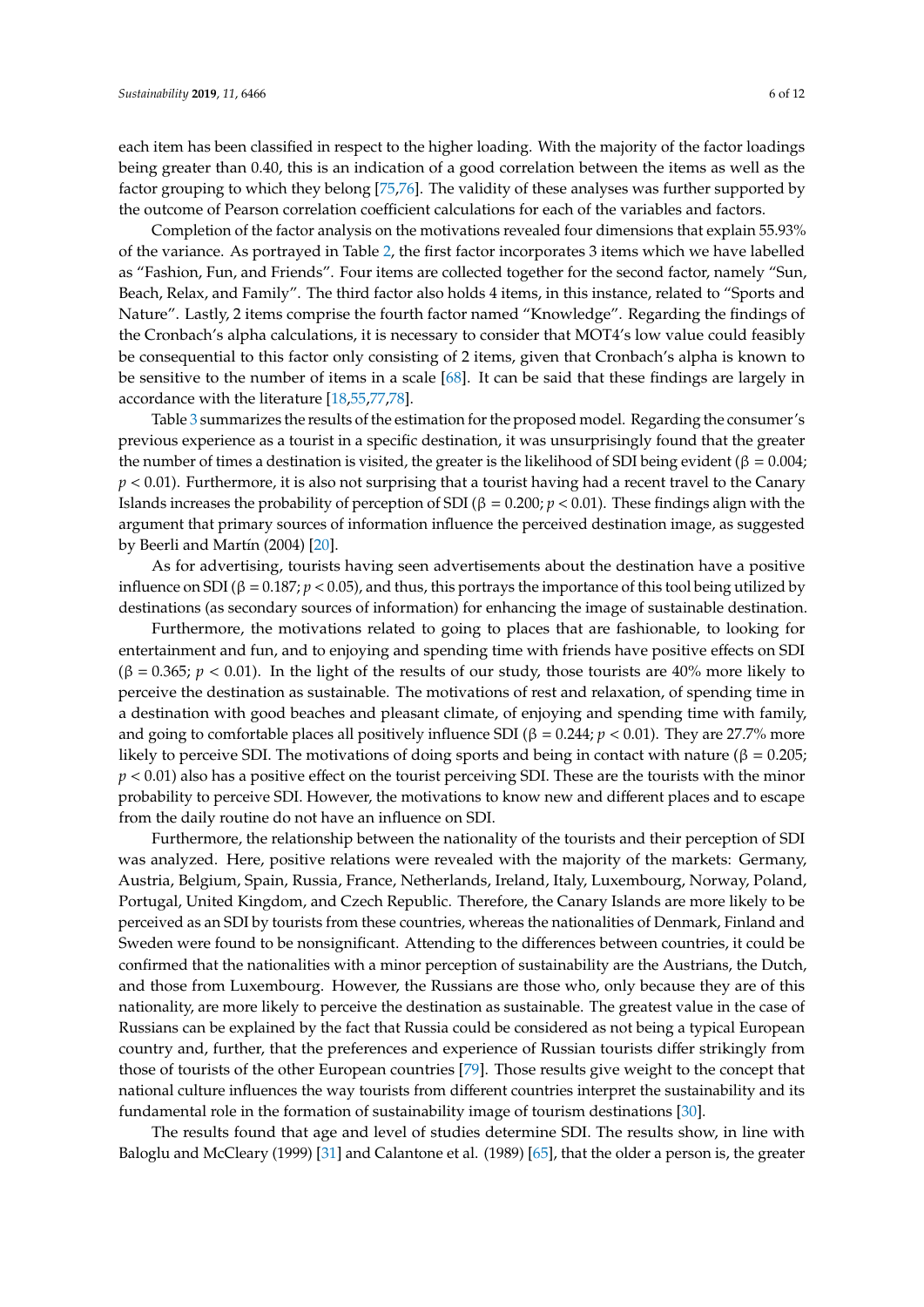is the likelihood that the individual will perceive SDI (β = 0.163;  $p < 0.01$ ). On the other hand, the relationship between the mean studies level of a tourist and SDI is negative (β = 0.140; *p* < 0.01).

<span id="page-6-0"></span>

|                                            | <b>Sustainable Destination Image</b> |                          |                            |  |
|--------------------------------------------|--------------------------------------|--------------------------|----------------------------|--|
|                                            | $\boldsymbol{\beta}$                 | $\pmb{\varepsilon}$      | Percent Change in the Odds |  |
| Number of times a destination is visited   | $0.004$ ***                          | 0.001                    | 0.4                        |  |
| Last year visited                          | $0.200$ ***                          | 0.023                    | 22.1                       |  |
| Has seen advertising about the destination | $0.187***$                           | 0.061                    | 20.5                       |  |
| MOT1: Fashion, Fun, and Friends            | $0.365$ ***                          | 0.033                    | 44.0                       |  |
| MOT2: Sun, Beach, Relax, and Family        | $0.244$ ***                          | 0.031                    | 27.7                       |  |
| MOT3: Sports and Nature                    | $0.205$ ***                          | 0.031                    | 22.7                       |  |
| MOT4: Knowledge                            |                                      | $\Box$                   | $\overline{a}$             |  |
| Germany                                    | $0.753$ ***                          | 0.160                    | 112.4                      |  |
| Austria                                    | $0.457**$                            | 0.185                    | 57.9                       |  |
| Belgium                                    | $0.867***$                           | 0.184                    | 138.0                      |  |
| Denmark                                    |                                      |                          |                            |  |
| Spain                                      | $2.171$ ***                          | 0.171                    | 776.9                      |  |
| Russia                                     | $2.637***$                           | 0.312                    | 1296.4                     |  |
| Finland                                    |                                      | $\overline{\phantom{a}}$ | $\overline{a}$             |  |
| France                                     | $0.906$ ***                          | 0.203                    | 147.4                      |  |
| Netherlands                                | $0.452$ ***                          | 0.168                    | 57.1                       |  |
| Ireland                                    | $1.262$ ***                          | 0.168                    | 253.1                      |  |
| Italy                                      | 1.814 ***                            | 0.205                    | 513.7                      |  |
| Luxembourg                                 | $0.592**$                            | 0.259                    | 80.8                       |  |
| Norway                                     | $0.822$ ***                          | 0.172                    | 127.6                      |  |
| Poland                                     | 1.745 ***                            | 0.234                    | 472.6                      |  |
| Portugal                                   | $1.836$ ***                          | 0.214                    | 526.9                      |  |
| United Kingdom                             | $1.102$ ***                          | 0.163                    | 201.0                      |  |
| Czech Republic                             | $0.973$ ***                          | 0.239                    | 164.5                      |  |
| Sweden                                     |                                      |                          | $\overline{a}$             |  |
| Age                                        | $0.163$ ***                          | 0.029                    | 17.7                       |  |
| Gender                                     |                                      |                          |                            |  |
| Education                                  | $-0.140$ ***                         | 0.031                    | $-13$                      |  |
| Constant                                   | $-1.690$ ***                         | 0.197                    |                            |  |
| -2 Log likelihood                          | 6815.447                             |                          |                            |  |

|  | Table 3. Estimated binomial logit model. |  |  |  |
|--|------------------------------------------|--|--|--|
|--|------------------------------------------|--|--|--|

Note: \*\*\* 0.01%; \*\* 0.05%.

#### **5. Discussion**

The theoretical implication of this study lies in presenting a comprehensive understanding of factors influencing an SDI. More specifically, the model uses destination primary and secondary images, motivations, cultural background of tourists, and sociodemographic characteristics to explain the perception of SDI. Those variables are crucial in fully understanding the perception of SDI. This means that destination marketing organizations should adjust their strategies to different market segments, attending to the mentioned variables. As far as we are aware, no other researchers have investigated this relationship prior to us.

The more intense the previous experience (primary image) in the destination, the more likely are travelers to have an SDI. This study further suggests that a key determinant of SDI is a destination secondary image. Thus, destination marketing organizations should consider these findings when designing their marketing strategies. The secondary image of a destination could be affected by destinations and the companies operating in the sector through various sources of information such as magazines, tour operators, travel agencies, social media, and so on [\[80\]](#page-11-7). DMOs must be able to design strategies in which an image of a sustainable destination is projected since, according to the results of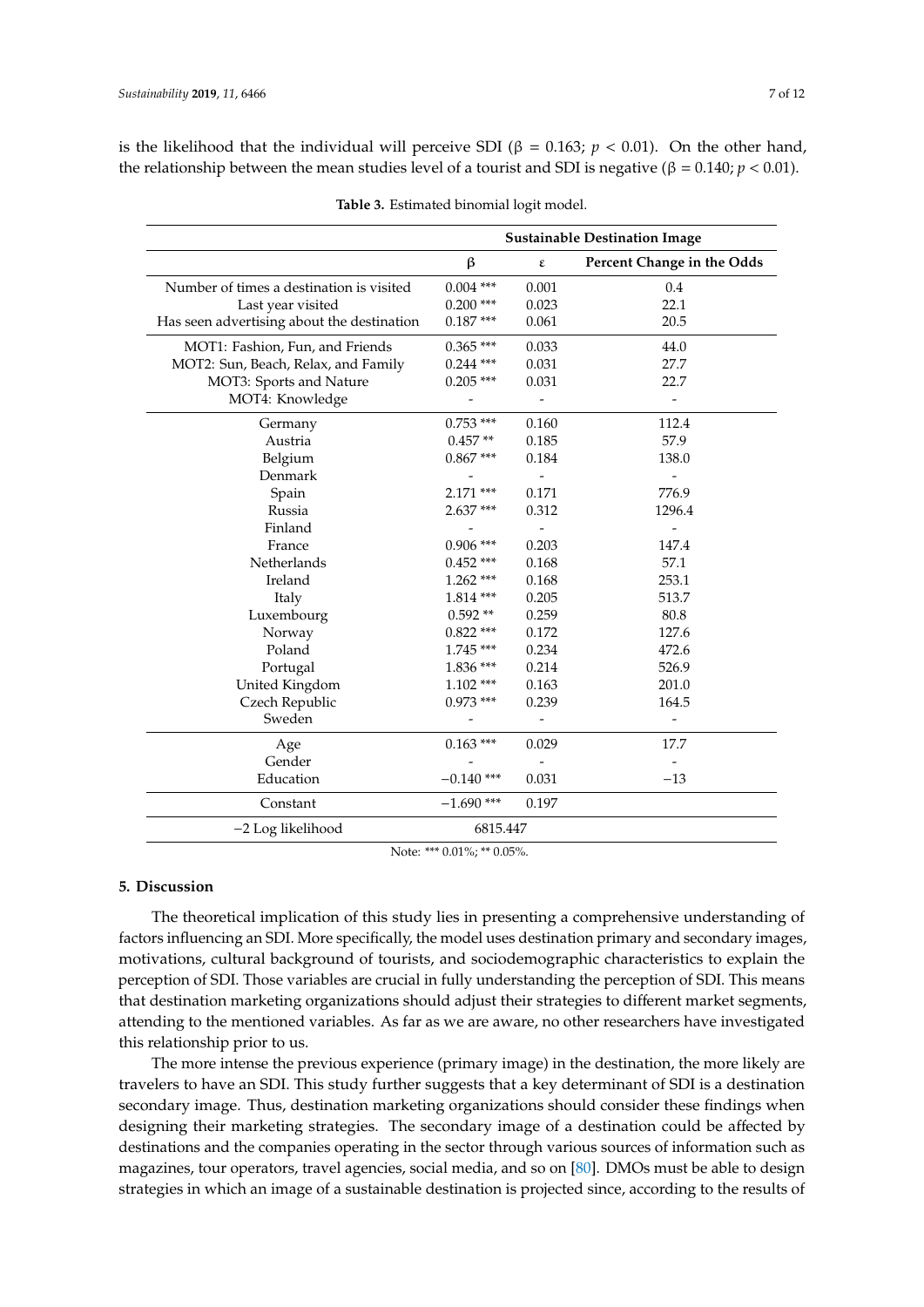our study, the information that the tourist receives through these sources will influence their perception of a sustainable destination and, consequently, their decision of whether to visit the destination. Those results are in line with the study of Lian and Yu (2019) [\[81\]](#page-11-8), who highlighted the influence of online information sources in the decision to travel.

Furthermore, the results suggest that three motivational factors ("Fashion, Fun, and Friends", "Sun, Beach, Relax, and Family", and "Sports and Nature") are statistically significant for SDI. Whilst we had hypothesized that a traveler's motivation to know new and different places and to escape from the daily routine would have a positive effect on the SDI, our findings have revealed that this is not supported. Therefore, destination marketing organizations should project the SDI according to tourists' motivations [\[33](#page-9-10)[,82\]](#page-11-9). Thus, the content used to promote the SDI should be adapted to match tourism motivations. In this way, the possible congruence that exists between the message and the specific motivations of the target market could determine better results [\[45\]](#page-9-20). Either way, developing a professional social command centre in charge of managing the social content of the destination seems to be an interesting strategy to foster SDI.

Our findings also suggest that the cultural background of a tourist is an important factor determining SDI. More specifically, our findings reveal that national culture influences the way tourists from different countries interpret sustainability and its fundamental role on the sustainability image of tourism destination formation [\[30\]](#page-9-7). This sheds lights on the usefulness of using the nationality as a segmentation criterion, helping marketers to tier customers. DMOs should pay special attention to the markets of The Netherlands, Austria, and Luxembourg, since they are those that have a lower probability of perceiving the destination as sustainable. In markets such as Russia, Spain, Portugal, and Italy, efforts must be aimed at maintaining or even improving the SDI. This is in accordance with the Almeida-Santana et al. (2018) [\[45\]](#page-9-20) study, which suggests nationality as being a relevant factor when seeking to comprehensively understand the behavior of travelers when choosing their holiday destination.

Furthermore, the results also determined that age and level of studies determine SDI. The results show, in line with Baloglu and McCleary (1999) [\[31\]](#page-9-8) and Calantone et al. (1989) [\[65\]](#page-10-12), that the older a person is, the more likely they are to perceive SDI. The negative relationship between the mean study levels expressed by the tourists and SDI is demonstrated. Destination marketing organizations should consider those results in order to better design their marketing strategies. Younger tourists have a lower perception of a sustainable destination, so marketing campaigns aimed at this younger segment should place greater emphasis on the projection of a sustainable destination image. The same approach could be applied to the segment with a high level of studies.

Finally, some limitations of this research are given. This study considers SDI only in respect to the Canary Islands. However, it could be applied to other destinations. SDI could also be further analyzed, with introduction to the model of other factors influencing SDI.

#### **6. Conclusions**

This study has focused on seeking to explain the factors that influence the perception of a sustainable destination image by tourists. The importance of carrying out this research is justified by the growing concern shown by tourists about the impact of their activity [\[83\]](#page-11-10). DMOs must adapt to the new demands of tourists and design strategies that allow them to position themselves as a sustainable destination if they want to remain competitive in this day and age in which sustainability is fundamental [\[83\]](#page-11-10).

In order to achieve the aims of this study, information was collected from tourists from 18 European countries who have visited the Canary Islands. This is presented as an appropriate destination to study sustainability [\[70](#page-10-17)[–73\]](#page-11-0).

The findings of this research confirm that the primary and secondary images of the destination, the travel motivations of tourists, and their nationality, as well as their age and level of studies influence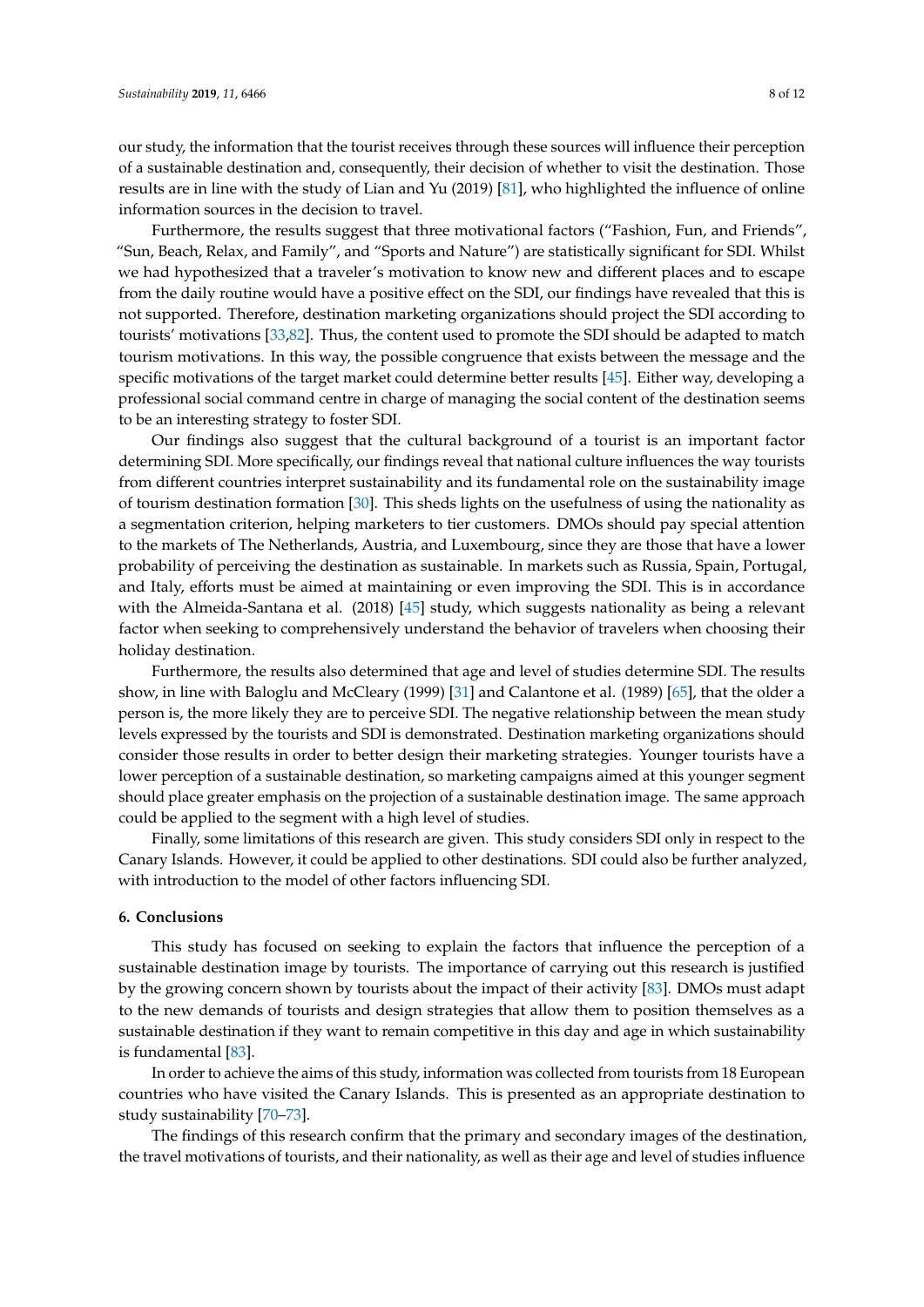their perception of SDI. This gives emphasis to the importance of segmentation in the design of destination marketing strategies to position the destination as sustainable.

**Author Contributions:** All authors made a proportional contribution.

**Funding:** This research received no external funding.

**Acknowledgments:** This research and the APC was funded by the Ministerio de Economía, Industria y Competitividad ECO2017-82842-R and by the Canarian Agency for Research, Innovation, and Information Society (ACIISI) cofinanced by the European FEDER Fund under project 2017010116.

**Conflicts of Interest:** The authors declare no conflict of interest.

## **References**

- <span id="page-8-0"></span>1. Költringer, C.; Dickinger, A. Analyzing destination branding and image from online sources: A web content mining approach. *J. Bus. Res.* **2015**, *68*, 1836–1843. [\[CrossRef\]](http://dx.doi.org/10.1016/j.jbusres.2015.01.011)
- 2. Gallarza, M.G.; Saura, I.G.; García, H.C. Destination image: Towards a conceptual framework. *Ann. Tour. Res.* **2002**, *29*, 56–78. [\[CrossRef\]](http://dx.doi.org/10.1016/S0160-7383(01)00031-7)
- <span id="page-8-1"></span>3. Moreno-Gil, S.; Martín-Santana, J.D. Understanding the image of self-contained and serviced apartments: The case of sun and beach destinations. *J. Hosp. Tour. Res.* **2015**, *39*, 373–400. [\[CrossRef\]](http://dx.doi.org/10.1177/1096348013491594)
- <span id="page-8-2"></span>4. Baloglu, S.; Mangaloglu, M. Tourism Destination Images of Turkey, Egypt, Greece, and Italy as Perceived by US-Based Tour Operators and Travel Agents. *Tour. Manag.* **2001**, *22*, 1–9. [\[CrossRef\]](http://dx.doi.org/10.1016/S0261-5177(00)00030-3)
- 5. Carballo, M.M.; Araña, J.E.; León, C.J.; Moreno-Gil, S. Economic valuation of tourism destination image. *Tour. Econ.* **2015**, *21*, 741–759. [\[CrossRef\]](http://dx.doi.org/10.5367/te.2014.0381)
- <span id="page-8-3"></span>6. Kim, D.; Perdue, R.R. The Influence of Image on Destination Attractiveness. *J. Travel Tour. Mark.* **2011**, *225–239*, 225–239. [\[CrossRef\]](http://dx.doi.org/10.1080/10548408.2011.562850)
- <span id="page-8-4"></span>7. Almeida-Santana, A.; Moreno-Gil, S. Understanding tourism loyalty: Horizontal vs. destination loyalty. *Tour. Manag.* **2018**, *65*, 245–255. [\[CrossRef\]](http://dx.doi.org/10.1016/j.tourman.2017.10.011)
- <span id="page-8-5"></span>8. Bigne, J.E.; Sanchez, M.I.; Sanchez, J. Tourism image, evaluation variables and after purchase behaviour: Inter-relationship. *Tour. Manag.* **2001**, *22*, 607–616. [\[CrossRef\]](http://dx.doi.org/10.1016/S0261-5177(01)00035-8)
- <span id="page-8-6"></span>9. Pulido-Fernández, J.; López-Sánchez, Y. Are tourists really willing to pay more for sustainable destinations? *Sustainability* **2016**, *8*, 1240. [\[CrossRef\]](http://dx.doi.org/10.3390/su8121240)
- <span id="page-8-7"></span>10. Weeden, C. *Responsible and Ethical Tourist Behaviour*; Routledge: London, UK, 2013.
- <span id="page-8-8"></span>11. Miller, G. Consumerism in sustainable tourism: A survey of UK consumers. *J. Sustain. Tour.* **2003**, *1*, 17–39. [\[CrossRef\]](http://dx.doi.org/10.1080/09669580308667191)
- 12. Yeoman, I. *Tomorrow's Tourist: Scenarios & Trends*; Elsevier: Oxford, UK, 2008.
- <span id="page-8-9"></span>13. Boniface, B.; Coope, C. *Worldwide Destinations Casebook—The Geography of Travel and Tourism*; Elsevier Butterworth-Heinemann: Burlington, MA, USA, 2005.
- <span id="page-8-10"></span>14. Rheem, C. *PhoCusWright's Going Green: The Business Impact of Environmental Awareness on Travel*; PhocusWright: Sherman, CT, USA, 2008.
- 15. Adlwarth, W. Corporate social responsibility: Customer expectations and behavior in the tourism sector. In *Trends and Issues in Global Tourism 2010*; Conrady, R., Buck, M., Eds.; Springer: Heidelberg/Berlin, Germany, 2010.
- 16. Dodds, R.; Graci, S.R.; Holmes, M. Does the tourist care? A comparison of tourists in Koh Phi Phi, Thailand and Gili Trawangan, Indonesia. *J. Sustain. Tour.* **2010**, *18*, 207–222. [\[CrossRef\]](http://dx.doi.org/10.1080/09669580903215162)
- <span id="page-8-11"></span>17. Hedlund, T. The impact of values, environmental concern, and willingness to accept economic sacrifices to protect the environment on tourists' intentions to buy ecologically sustainable tourism alternatives. *Tour. Hosp. Res.* **2011**, *11*, 278–288. [\[CrossRef\]](http://dx.doi.org/10.1177/1467358411423330)
- <span id="page-8-12"></span>18. Edgel, S.D.L. *Managing Sustainable Tourism: A Legacy for the Future*; Haworth Hospitality Press: New York, NY, USA, 2006.
- <span id="page-8-13"></span>19. Echtner, C.M.; Ritchie, J.B. The meaning and measurement of destination image. *J. Tour. Stud.* **1991**, *2*, 2–12.
- <span id="page-8-14"></span>20. Beerli, A.; Martin, J.D. Factors influencing destination image. *Ann. Tour. Res.* **2004**, *31*, 657–681. [\[CrossRef\]](http://dx.doi.org/10.1016/j.annals.2004.01.010)
- <span id="page-8-15"></span>21. Pike, S. Destination image analysis—A review of 142 papers from 1973 to 2000. *Tour. Manag.* **2002**, *23*, 541–549. [\[CrossRef\]](http://dx.doi.org/10.1016/S0261-5177(02)00005-5)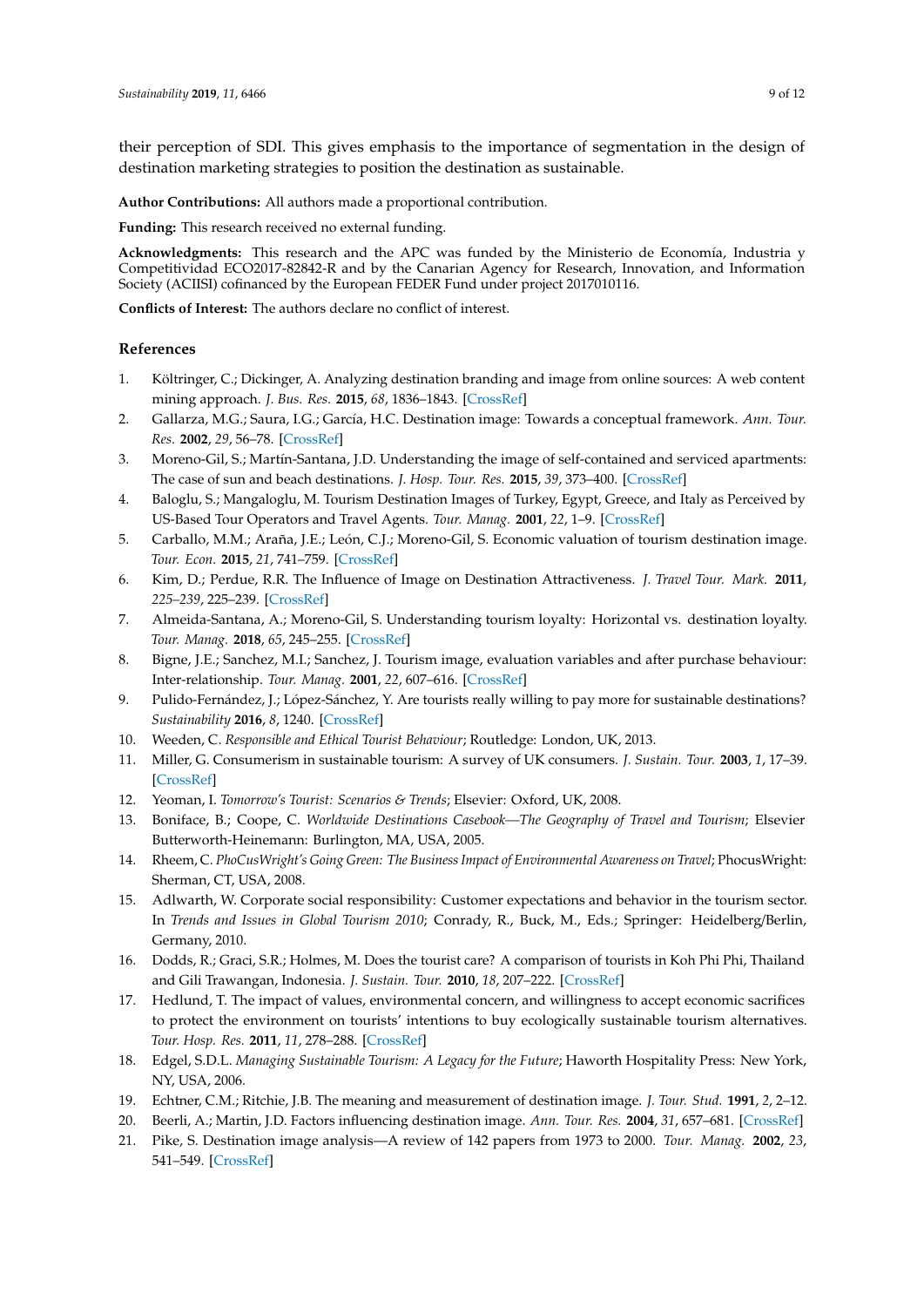- <span id="page-9-0"></span>22. Kim, S.S.; Morrison, A.M. Changes of images of South Korea among foreign tourists after the 2002 FIFA World Cup. *Tour. Manag.* **2005**, *26*, 233–247. [\[CrossRef\]](http://dx.doi.org/10.1016/j.tourman.2003.11.003)
- <span id="page-9-1"></span>23. Blažević, B.; Peršić, M. *Turistička Regionalizacija u Globalnim Procesima*; Fakultet za Turistički i Hotelski Menadžment: Opatija, Croatia, 2009.
- <span id="page-9-2"></span>24. Pearce, D. Destination management in New Zealand: Structures and functions. *J. Destin. Mark. Manag.* **2015**, *4*, 112. [\[CrossRef\]](http://dx.doi.org/10.1016/j.jdmm.2014.12.001)
- <span id="page-9-3"></span>25. San Martín, H.; Del Bosque, I.A.R. Exploring the cognitive–affective nature of destination image and the role of psychological factors in its formation. *Tour. Manag.* **2008**, *29*, 263–277. [\[CrossRef\]](http://dx.doi.org/10.1016/j.tourman.2007.03.012)
- 26. Hallmann, K.; Zehrer, A.; Müller, S. Perceived destination image: An image model for a winter sports destination and its effect on intention to revisit. *J. Travel Res.* **2015**, *54*, 94–106. [\[CrossRef\]](http://dx.doi.org/10.1177/0047287513513161)
- <span id="page-9-4"></span>27. Stylidis, D.; Shani, A.; Belhassen, Y. Testing an integrated destination image model across residents and tourists. *Tour. Manag.* **2017**, *58*, 184–195. [\[CrossRef\]](http://dx.doi.org/10.1016/j.tourman.2016.10.014)
- <span id="page-9-5"></span>28. Moreno Gil, S.; Ritchie, B.J.; Almeida-Santana, A. Museum tourism in Canary Islands: Assessing image perception of Directors and Visitors. *Mus. Manag. Curatorship* **2019**, 1–20. [\[CrossRef\]](http://dx.doi.org/10.1080/09647775.2019.1590728)
- <span id="page-9-6"></span>29. Phelps, A. Holiday destination image—The problem of assessment: An example developed in Menorca. *Tour. Manag.* **1986**, *7*, 168–180. [\[CrossRef\]](http://dx.doi.org/10.1016/0261-5177(86)90003-8)
- <span id="page-9-7"></span>30. de Souza, A.G.; de Farias, S.A.; de Brito, M.P. Cultural dimensions and image: An essay on the impacts of masculinity and individualism on the interpretation of the sustainability of tourism destinations. *Rev. Bras. Pesqui. Em Tur.* **2014**, *8*, 238–260.
- <span id="page-9-8"></span>31. Baloglu, S.; McCleary, K.W. A model of destination image formation. *Ann. Tour. Res.* **1999**, *26*, 868–897. [\[CrossRef\]](http://dx.doi.org/10.1016/S0160-7383(99)00030-4)
- <span id="page-9-9"></span>32. Wehrli, R.; Priskin, J.; Schaffner, D.; Schwarz, J.; Stettler, J. *Do Sustainability Experienced Travellers Prefer a More Rational Communication of the Sustainability of a Tourism Product*; Hochschule Luzern-Wirtschaft, ITW Institut für Tourismuswirtschaft: Luzern, Switzerland, 2013.
- <span id="page-9-10"></span>33. Li, M.; Cai, L.A.; Lehto, X.Y.; Huang, J. A missing link in understanding revisit intention—The role of motivation and image. *J. Travel Tour. Mark.* **2010**, *27*, 335–348. [\[CrossRef\]](http://dx.doi.org/10.1080/10548408.2010.481559)
- <span id="page-9-11"></span>34. Crompton, J.L. Motivations for pleasure vacation. *Ann. Tour. Res.* **1979**, *6*, 408–424. [\[CrossRef\]](http://dx.doi.org/10.1016/0160-7383(79)90004-5)
- <span id="page-9-12"></span>35. Dann, G.M. Anomie, ego-enhancement and tourism. *Ann. Tour. Res.* **1977**, *4*, 184–194. [\[CrossRef\]](http://dx.doi.org/10.1016/0160-7383(77)90037-8)
- <span id="page-9-13"></span>36. Baloglu, S. A path analytic model of visitation intention involving information sources, socio-psychological motivations, and destination image. *J. Travel Tour. Mark.* **2000**, *8*, 81–90. [\[CrossRef\]](http://dx.doi.org/10.1300/J073v08n03_05)
- <span id="page-9-14"></span>37. Bieger, T.; Laesser, C. Market segmentation by motivation: The case of Switzerland. *J. Travel Res.* **2002**, *41*, 68–76. [\[CrossRef\]](http://dx.doi.org/10.1177/004728750204100110)
- 38. Chen, G.; Bao, J.; Huang, S. Segmenting Chinese backpackers by travel motivations. *Int. J. Tour. Res.* **2014**, *16*, 355–367. [\[CrossRef\]](http://dx.doi.org/10.1002/jtr.1928)
- <span id="page-9-15"></span>39. Sung, Y.K.; Chang, K.C.; Sung, Y.F. Market segmentation of international tourists based on motivation to travel: A case study of Taiwan. *Asia Pac. J. Tour. Res.* **2016**, *21*, 862–882. [\[CrossRef\]](http://dx.doi.org/10.1080/10941665.2015.1080175)
- <span id="page-9-16"></span>40. Park, D.B.; Yoon, Y.S. Segmentation by motivation in rural tourism: A Korean case study. *Tour. Manag.* **2009**, *30*, 99–108. [\[CrossRef\]](http://dx.doi.org/10.1016/j.tourman.2008.03.011)
- <span id="page-9-17"></span>41. Awaritefe, O.D. Destination environment quality and tourists' spatial behaviour in Nigeria: A case study of third world tropical Africa. *Int. J. Tour. Res.* **2003**, *5*, 251–268. [\[CrossRef\]](http://dx.doi.org/10.1002/jtr.435)
- 42. Awaritefe, O.D. Destination image differences between prospective and actual tourists in Nigeria. *J. Vacat. Mark.* **2004**, *10*, 264–281. [\[CrossRef\]](http://dx.doi.org/10.1177/135676670401000306)
- <span id="page-9-18"></span>43. Keng, K.A.; Cheng, J.L.L. Determining tourist role typologies: An exploratory study of Singapore vacationers. *J. Travel Res.* **1999**, *37*, 382–390. [\[CrossRef\]](http://dx.doi.org/10.1177/004728759903700408)
- <span id="page-9-19"></span>44. De Mooij, M.; Hofstede, G. Cross-cultural consumer behavior: A review of research findings. *J. Int. Consum. Mark.* **2011**, *23*, 181–192.
- <span id="page-9-20"></span>45. Almeida-Santana, A.; Moreno-Gil, S.; Boza-Chirino, J. The paradox of cultural and media convergence. Segmenting the European tourist market by information sources and motivations. *Int. J. Tour. Res.* **2018**, *20*, 613–625. [\[CrossRef\]](http://dx.doi.org/10.1002/jtr.2210)
- 46. Budeva, D.G.; Mullen, M.R. International market segmentation: Economics, national culture and time. *Eur. J. Mark.* **2014**, *48*, 1209–1238. [\[CrossRef\]](http://dx.doi.org/10.1108/EJM-07-2010-0394)
- <span id="page-9-21"></span>47. Tkaczynski, A.; Rundle-Thiele, S.R.; Beaumont, N. Segmentation: A tourism stakeholder view. *Tour. Manag.* **2009**, *30*, 169–175. [\[CrossRef\]](http://dx.doi.org/10.1016/j.tourman.2008.05.010)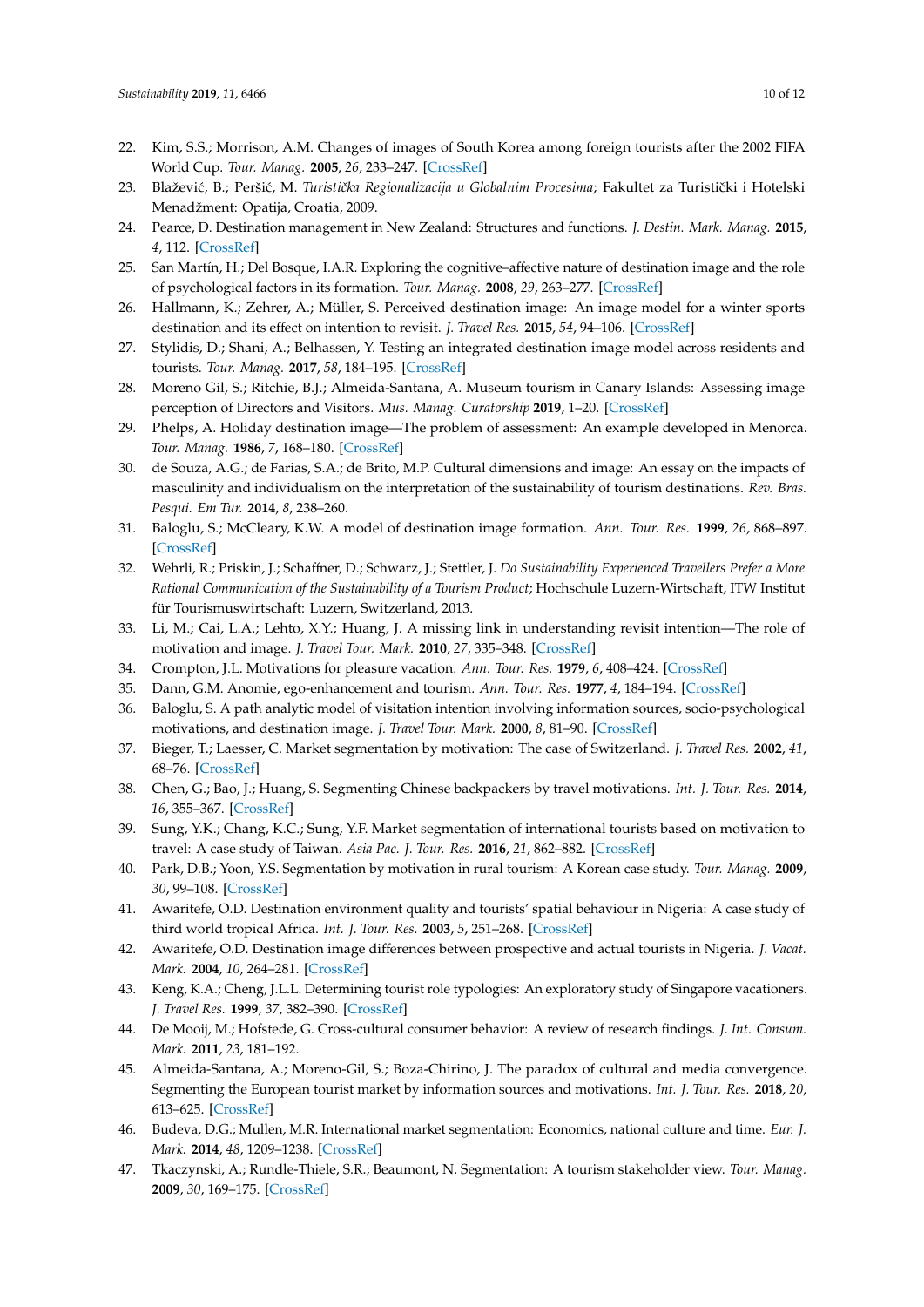- <span id="page-10-0"></span>48. Hofstede, G. Culture and organizations. *Int. Stud. Manag. Organ.* **1980**, *10*, 15–41. [\[CrossRef\]](http://dx.doi.org/10.1080/00208825.1980.11656300)
- <span id="page-10-1"></span>49. Crotts, J.C.; Erdmann, R. Does national culture influence consumers' evaluation of travel services? A test of Hofstede's model of cross-cultural differences. *Manag. Serv. Qual. Int. J.* **2000**, *10*, 410–419. [\[CrossRef\]](http://dx.doi.org/10.1108/09604520010351167)
- 50. Hudson, S.; Wang, Y.; Gil, S.M. The influence of a film on destination image and the desire to travel: A cross-cultural comparison. *Int. J. Tour. Res.* **2011**, *13*, 177–190. [\[CrossRef\]](http://dx.doi.org/10.1002/jtr.808)
- 51. Muskat, B.; Muskat, M.; Richardson, A. How do Europeans travel in Australia? Examining cultural convergence in travel behaviour. *J. Vacat. Mark.* **2014**, *20*, 55–64. [\[CrossRef\]](http://dx.doi.org/10.1177/1356766713490164)
- <span id="page-10-2"></span>52. Thrane, C.; Farstad, E. Nationality as a segmentation criterion in tourism research: The case of international tourists' expenditures while on trips in Norway. *Tour. Econ.* **2012**, *18*, 203–217. [\[CrossRef\]](http://dx.doi.org/10.5367/te.2012.0110)
- <span id="page-10-3"></span>53. Frías, D.M.; Rodríguez, M.A.; Alberto Castañeda, J.; Sabiote, C.M.; Buhalis, D. The formation of a tourist destination's image via information sources: The moderating effect of culture. *Int. J. Tour. Res.* **2012**, *14*, 437–450. [\[CrossRef\]](http://dx.doi.org/10.1002/jtr.870)
- 54. Kim, B. Prideaux Marketing implications arising from a comparative study of international pleasure tourist motivations and other travel-related characteristics of visitors to Korea. *Tour. Manag.* **2005**, *26*, 347–357. [\[CrossRef\]](http://dx.doi.org/10.1016/j.tourman.2003.09.022)
- <span id="page-10-18"></span>55. Kozak, M. Comparative assessment of tourist satisfaction with destinations across two nationalities. *Tour. Manag.* **2001**, *22*, 391–401. [\[CrossRef\]](http://dx.doi.org/10.1016/S0261-5177(00)00064-9)
- 56. Andersen, O.; Øian, H.; Aas, Ø.; Tangeland, T. Affective and cognitive dimensions of ski destination images. The case of Norway and the Lillehammer region. *Scand. J. Hosp. Tour.* **2018**, *18*, 113–131. [\[CrossRef\]](http://dx.doi.org/10.1080/15022250.2017.1318715)
- <span id="page-10-4"></span>57. de la Hoz-Correa, A.; Muñoz-Leiva, F. The role of information sources and image on the intention to visit a medical tourism destination: A cross-cultural analysis. *J. Travel Tour. Mark.* **2019**, *36*, 204–219. [\[CrossRef\]](http://dx.doi.org/10.1080/10548408.2018.1507865)
- <span id="page-10-5"></span>58. Ko, S.; Lee, T.; Yoon, H.; Kwon, J.; Mather, M. How does context affect assessments of facial emotion? The role of culture and age. *Psychol. Aging* **2011**, *26*, 48. [\[CrossRef\]](http://dx.doi.org/10.1037/a0020222)
- <span id="page-10-6"></span>59. Lee, G.; Lee, C.K. Cross-cultural comparison of the image of Guam perceived by Korean and Japanese leisure travelers: Importance–performance analysis. *Tour. Manag.* **2009**, *30*, 922–931. [\[CrossRef\]](http://dx.doi.org/10.1016/j.tourman.2008.11.013)
- <span id="page-10-7"></span>60. Min, K.S.; Martin, D.; Jung, J.M. Designing advertising campaigns for destinations with mixed images: Using visitor campaign goal messages to motivate visitors. *J. Bus. Res.* **2013**, *66*, 759–764. [\[CrossRef\]](http://dx.doi.org/10.1016/j.jbusres.2011.09.015)
- <span id="page-10-8"></span>61. Obenour, W.; Lengfelder, J.; Groves, D. The development of a destination through the image assessment of six geographic markets. *J. Vacat. Mark.* **2005**, *11*, 107–119. [\[CrossRef\]](http://dx.doi.org/10.1177/1356766705052569)
- <span id="page-10-9"></span>62. Agarwal, J.; Malhotra, N.K.; Bolton, R.N. A cross-national and cross-cultural approach to global market segmentation: An application using consumers' perceived service quality. *J. Int. Mark.* **2010**, *18*, 18–40. [\[CrossRef\]](http://dx.doi.org/10.1509/jimk.18.3.18)
- <span id="page-10-10"></span>63. Cleveland, M.; Papadopoulos, N.; Laroche, M. Identity, demographics, and consumer behaviors: International market segmentation across product categories. *Int. Mark. Rev.* **2011**, *28*, 244–266. [\[CrossRef\]](http://dx.doi.org/10.1108/02651331111132848)
- <span id="page-10-11"></span>64. Baloglu, S. The relationship between destination images and sociodemographic and trip characteristics of international travellers. *J. Vacat. Mark.* **1997**, *3*, 221–233. [\[CrossRef\]](http://dx.doi.org/10.1177/135676679700300304)
- <span id="page-10-12"></span>65. Calantone, R.; Di Benetton, C.; Hakam, A.; Bojanic, D. Multiple multinational tourism positioning using correspondence analysis. *J. Travel Res.* **1989**, *28*, 25–32. [\[CrossRef\]](http://dx.doi.org/10.1177/004728758902800207)
- <span id="page-10-13"></span>66. World Tourism Organization. *International Tourism Highlights*, 2019 ed. UNWTO: Madrid, Spain, 2019. [\[CrossRef\]](http://dx.doi.org/10.18111/9789284421152)
- <span id="page-10-14"></span>67. Bramwell, B. Mass Tourism, Diversification and Sustainability in Southern Europe's Coastal Regions. In *Coastal Mass Tourism: Diversification and Sustainable Development in Southern Europe*; Bramwell, B., Ed.; Channel View: Bristol, UK, 2004; pp. 1–31.
- <span id="page-10-15"></span>68. Jimenez, F.; García Quesada, M.; Villoria, M. Corruption in Paradise: The puzzling case of Lanzarote. In Proceedings of the XXII Pisa World Congress of Political Science, Canary Islands, Spain, 9 July 2012.
- <span id="page-10-16"></span>69. Santana-Talavera, A.; Fernández-Betancort, H. Times of Tourism: Development and Sustainability in Lanzarote, Spain. In *Tourism as an Instrument for Development: A Theoretical and Pracitcal Study*; Fayos-Solà, E., Ed.; Emerald: Bingley, UK, 2014; pp. 241–264.
- <span id="page-10-17"></span>70. Eckert, C.; Pechlaner, H. Alternative product development as strategy towards sustainability in tourism: The case of Lanzarote. *Sustainability* **2019**, *11*, 3588. [\[CrossRef\]](http://dx.doi.org/10.3390/su11133588)
- 71. González-Morales, O.; Talavera, A. CSR as a strategy for public-private relationships in protected island territories: Fuerteventura, Canary Islands. *Isl. Stud. J.* **2019**, 14. [\[CrossRef\]](http://dx.doi.org/10.24043/isj.83)